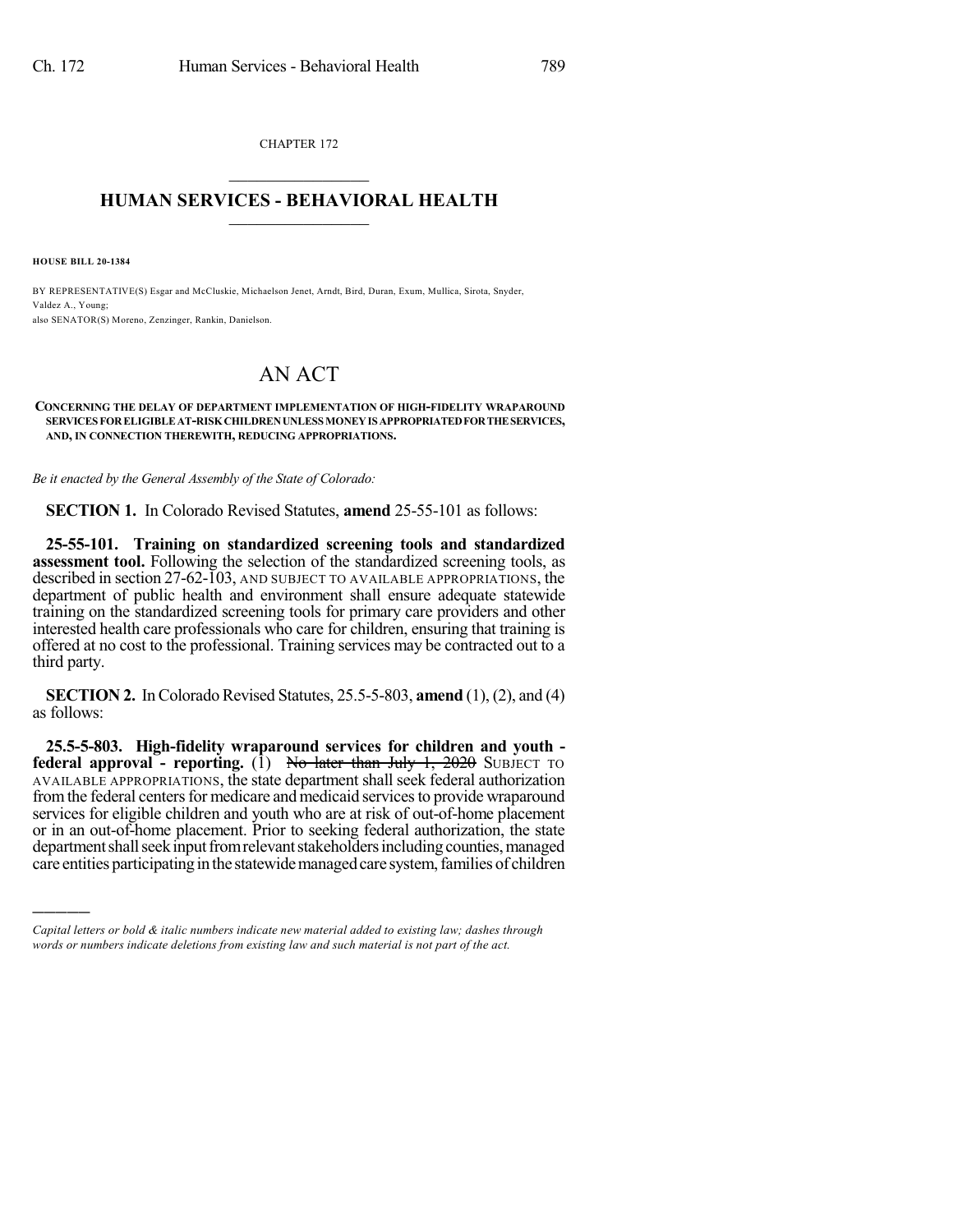and youth with behavioral health disorders, communities that have previously implemented wraparound services, mental health professionals, and other relevant departments. The state department shall consider tiered care coordination as an approach when developing the wraparound model.

(2) Upon federal authorization, AND SUBJECT TO AVAILABLE APPROPRIATIONS, the state department shall require managed care entities to implement wraparound services, which may be contracted out to a third party. SUBJECT TO AVAILABLE APPROPRIATIONS, the state department shall contract with the department of human services and office of behavioral health to ensure care coordinators and those responsible for implementing wraparound services have adequate training and resources to support children and youth who may have co-occurring diagnoses, including behavioral health disorders and physical or intellectual or developmental disabilities. Attention must also be given to the geographic diversity of the state in designing this program in rural communities.

(4) SUBJECT TO AVAILABLE APPROPRIATIONS, the state department shall work collaboratively with the department of human services, counties, and other departments, as appropriate, to develop and implement wraparound services for children and youth at risk of out-of-home placement or in an out-of-home placement. The department of human services shall oversee that the wraparound services are delivered with fidelity to the model. As part of routine collaboration, AND SUBJECT TO AVAILABLE APPROPRIATIONS, the state department shall develop a model of sustainable funding for wraparound services in consultation with the department of human services. Wraparound services provided to eligible children and youth pursuant to this section must be covered under the "Colorado Medical Assistance Act", articles 4, 5, and 6 of this title 25.5, SUBJECT TO AVAILABLE APPROPRIATIONS. The state department may use targeting criteria to ramp up wraparound services as service capacity increases, or temporarily, as necessary, to meet certain federal financial participation requirements.

**SECTION 3.** In Colorado Revised Statutes, **amend** 25.5-5-804 as follows:

**25.5-5-804. Integrated funding pilot. No later than July 1, 2020 SUBJECT TO** AVAILABLE APPROPRIATIONS, the state department, in conjunction with the department of human services, counties, and other relevant departments, shall design and recommend a child and youth behavioral health delivery system pilot program that addresses the challenges of fragmentation and duplication of behavioral health services. The pilot programshall integrate funding for behavioral health intervention and treatment services across the state to serve children and youth with behavioral health disorders. To implement the provisions of this section, the state department shall collaborate with the department of human services and other relevant stakeholders, including counties, managed care entities, and families.

**SECTION 4.** In Colorado Revised Statutes, 27-62-102, **amend** (2) as follows:

**27-62-102. High-fidelity wraparound services for children and youth interagency coordination - reporting.** (2) APPROPRIATIONS, two full-time staff persons shall be appointed by the executive director of the department of human services to support and facilitate interagency coordination pursuant to this article 62, part 8 of article 5 of title 25.5, and any other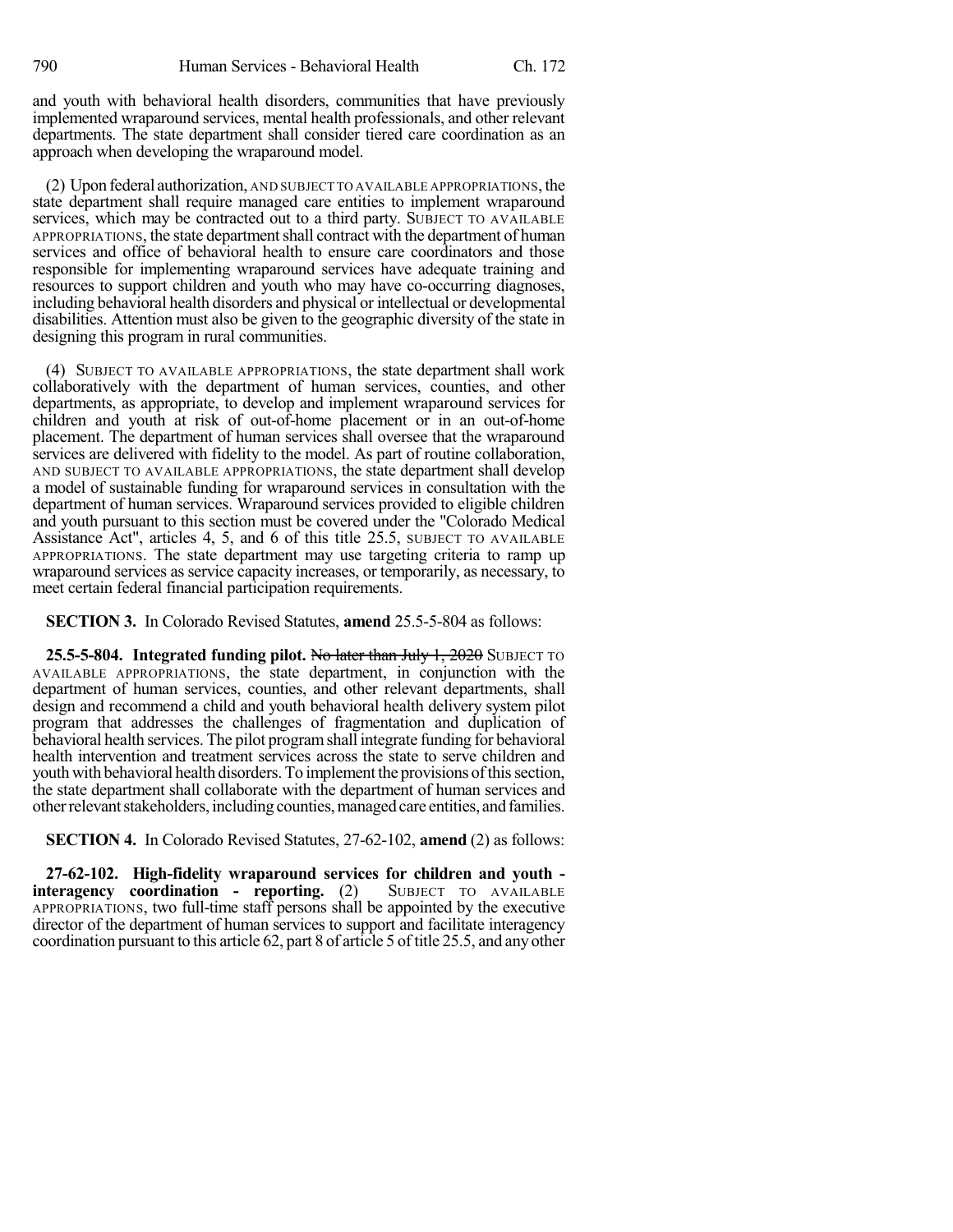related interagency behavioral health efforts as determined by the executive director of the department of human services.

**SECTION 5.** In Colorado Revised Statutes, **amend** 27-62-103 as follows:

**27-62-103. Standardized assessment tool - standardized screening tools interagency coordination - single referral and entry point.** (1) **Standardized assessment tool.** No later than July 1, 2020 SUBJECT TO AVAILABLE APPROPRIATIONS, the state department shall select a single standardized assessment tool to facilitate identification of behavioral health issues and other related needs in children and youth and to develop a plan to implement the tool for programmatic utilization. The state department shall consult with the department of health care policy and financing, managed care entities, counties, stakeholders, and other relevant departments, as appropriate, prior to selecting the tool.

(2) **Standardized screening tools.** No later than July 1, 2020 SUBJECT TO AVAILABLE APPROPRIATIONS, the state department shall select developmentally appropriate and culturally competent statewide behavioral health standardized screening tools for primary care providers serving children, youth, and caregivers in the perinatal period, including postpartumwomen. The state department and the department of human services may make the tools available electronically for health care professionals and the public. Prior to the adoption of the standardized assessment tool described in subsection (1) of this section, and the standardized screening tools described in this subsection (2), the state department shall lead a public consultation process involving relevant stakeholders, including health care professionals and managed care entities, with input from the department of health care policyand financing, the department of public health and environment, and the division of insurance.

(3) **Single statewide referral and entry point.** No later than July 1, 2020 SUBJECT TO AVAILABLE APPROPRIATIONS, the state department, in conjunction with the department of health care policy and financing, the department of public health and environment, and other relevant departments and counties, as necessary, shall develop a plan for establishing a single statewide referral and entry point for children and youth who have a positive behavioral health screening or whose needs are identified through a standardized assessment.In developing the single statewide referral and entry point plan, the state department shall seek input from relevant stakeholders, including counties, managed care entities participating in the statewide managed care system, families of children and youth with behavioral health disorders, communities that have previously implemented wraparound services, mental health professionals, and other relevant departments.

**SECTION 6. Appropriation - adjustments to 2020 long bill.** (1) To implement this act, the general fund appropriations made in the annual general appropriation act for the 2020-21 state fiscal year to the department of health care policy and financing are adjusted as follows:

(a) The appropriation for use by the executive director's office for personal services is decreased by \$236,000, and the related FTE is decreased by 3.9 FTE;

(b) The appropriation for use by the executive director's office for operating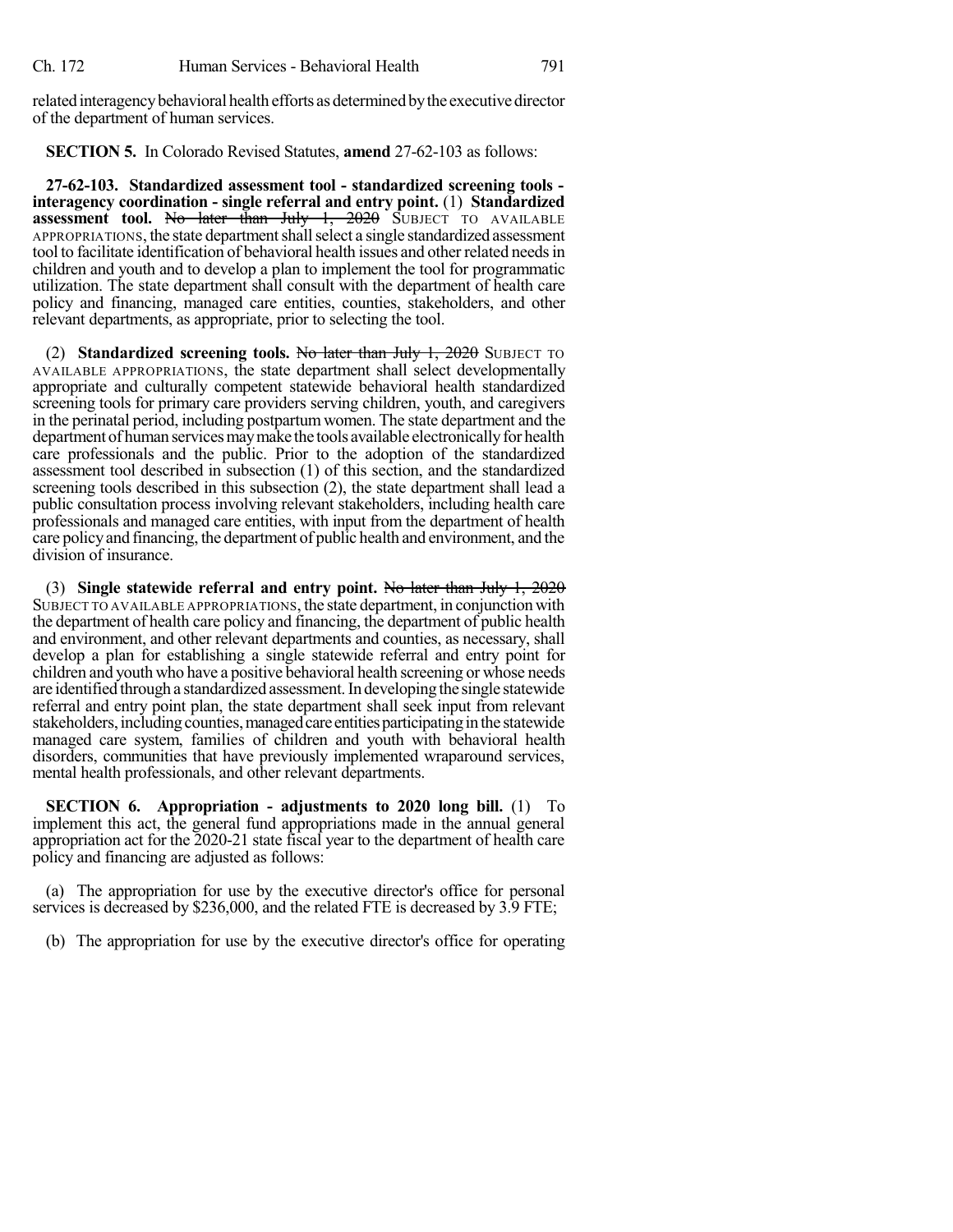expenses is decreased by \$3,331;

(c) The appropriation for use by the executive director's office for general professional services and special projects is decreased by \$120,871;

(d) The appropriation for use by the executive director's office for medicaid management information system maintenance and projects, which is subject to the "(M)" notation as defined in the annual general appropriation act forthe same fiscal year, is decreased by \$154,790;

(e) The appropriation for use by the executive director's office for customer outreach, which is subject to the "(M)" notation as defined in the annual general appropriation act for the same fiscal year, is decreased by \$12,500; and

(f) The appropriation for use by department of human services medicaid-funded programs for community behavioral health administration, which is subject to the  $\mathbf{N}(\mathbf{M})$ " notation as defined in the annual general appropriation act for the same fiscal year, is decreased by \$150,000.

(2) The decrease in subsection  $(1)$  of this section is based on the assumption that the anticipated amount of federal funds received for the 2020-21 state fiscal year by the department of health care policy and financing will decrease by the following amounts:

(a) \$149,345 for use by the executive director's office for personal services;

(b) \$1,419 for use by the executive director's office for operating expenses;

(c) \$34,938 for use by the executive director's office for general professional services and special projects;

(d) \$464,369 for use by the executive director's office for medicaid management information system maintenance and projects;

(e) \$12,500 for use by the executive director's office for customer outreach; and

(f) \$150,000 for use bydepartment of human servicesmedicaid-funded programs for community behavioral health administration.

(3) The figure included in the annual general appropriation act for the 2020-21 state fiscal year for informational purposes only as reappropriated funds under subsections  $(1)(f)$  and  $(2)(f)$  of this section to the department of human services for use by the office of behavioral health for personal services related to community behavioral health administration is decreased by \$300,000.

(4) To implement this act, the general fund appropriations made in the annual general appropriation act for the 2020-21 state fiscal year to the department of human services for the office of behavioral health are adjusted as follows:

(a) The appropriation for personal services related to community behavioral health administration is decreased by \$175,238, and the related FTE is decreased by